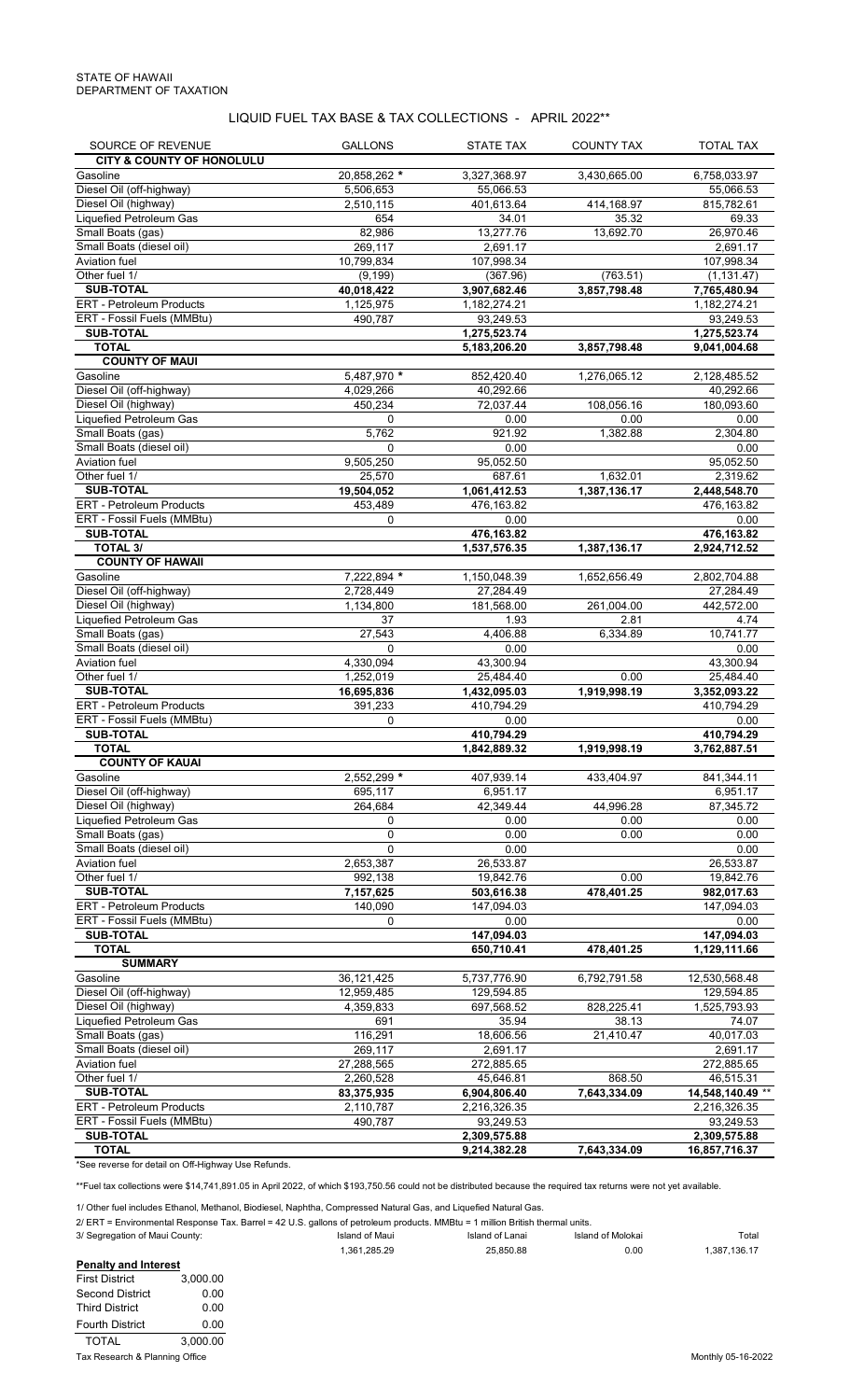## SCHEDULE OF FUEL TAX RATES (Effective July 1, 2020) (Fuel tax rates in cents per gallon)

|                                                               | <b>STATE TAX</b> | <b>COUNTY TAX</b> | <b>TOTAL TAX</b> |
|---------------------------------------------------------------|------------------|-------------------|------------------|
| GASOLINE AND DIESEL OIL (HIGHWAY):                            |                  |                   |                  |
| City & County of Honolulu                                     | 16.0             | 16.5              | 32.5             |
| County of Maui <sup>3/</sup>                                  | 16.0             | 24.0              | 40.0             |
| County of Hawaii                                              | 16.0             | 23.0              | 39.0             |
| County of Kauai                                               | 16.0             | 17.0              | 33.0             |
| DIESEL OIL (OFF-HIGHWAY):                                     |                  |                   |                  |
| <b>All Counties</b>                                           | 1.0              | 0.0               | 1.0              |
| LIQUEFIED PETROLEUM GAS (HIGHWAY):                            |                  |                   |                  |
| City & County of Honolulu                                     | 5.2              | 5.4               | 10.6             |
| County of Maui                                                | 5.2              | 11.5              | 16.7             |
| County of Hawaii                                              | 5.2              | 7.6               | 12.8             |
| County of Kauai                                               | 5.2              | 5.6               | 10.8             |
| <b>AVIATION FUEL:</b>                                         |                  |                   |                  |
| <b>All Counties</b>                                           | 1.0              | 0.0               | 1.0              |
| ENVIRONMENTAL RESPONSE, ENERGY, &<br><b>FOOD SECURITY TAX</b> |                  |                   |                  |
| All Counties, per barrel of petroleum products <sup>1/</sup>  | 105.0            | 0.0               | 105.0            |
| All Counties, per million BTU of fossil fuels <sup>2/</sup>   | 19.0             | 0.0               | 19.0             |
| ETHANOL (HIGHWAY):                                            |                  |                   |                  |
| City & County of Honolulu                                     | 2.4              | 2.4               | 4.8              |
| County of Maui                                                | 2.4              | 11.5              | 13.9             |
| County of Hawaii                                              | 2.4              | 3.3               | 5.7              |
| County of Kauai                                               | 2.4              | 2.5               | 4.9              |
| METHANOL (HIGHWAY):                                           |                  |                   |                  |
| City & County of Honolulu                                     | 1.9              | 1.8               | 3.7              |
| County of Maui                                                | 1.9              | 11.5              | 13.4             |
| County of Hawaii                                              | 1.9              | 2.5               | 4.4              |
| County of Kauai                                               | 1.9              | 1.9               | 3.8              |
| <b>BIODIESEL (HIGHWAY):</b>                                   |                  |                   |                  |
| City & County of Honolulu                                     | 4.0              | 8.3               | 12.3             |
| County of Maui                                                | 4.0              | 0.0               | 4.0              |
| County of Hawaii                                              | 4.0              | 0.0               | 4.0              |
| County of Kauai                                               | 4.0              | 0.0               | 4.0              |
|                                                               |                  |                   |                  |
| NAPHTHA (Power-Generating Facility)                           |                  |                   |                  |
| City & County of Honolulu                                     | 2.0              | 0.0               | 2.0              |
| County of Maui                                                | 2.0              | 0.0               | 2.0              |
| County of Hawaii                                              | 2.0              | 0.0               | 2.0              |
| County of Kauai                                               | 2.0              | 0.0               | 2.0              |
| COMPRESSED NATURAL GAS (HIGHWAY):                             |                  |                   |                  |
| City & County of Honolulu                                     | 4.0              | 8.2               | 12.2             |
| County of Maui <sup>3/</sup>                                  | 4.0              | 11.9              | 15.9             |
| County of Hawaii                                              | 4.0              | 11.4              | 15.4             |
| County of Kauai                                               | 4.0              | 8.4               | 12.4             |
| LIQUEFIED NATURAL GAS (HIGHWAY):                              |                  |                   |                  |
| City & County of Honolulu                                     | 4.0              | 8.2               | 12.2             |
| County of Maui <sup>3/</sup>                                  | 4.0              | 11.9              | 15.9             |
| County of Hawaii                                              | 4.0              | 11.4              | 15.4             |
| County of Kauai                                               | 4.0              | 8.4               | 12.4             |
| <b>BIODIESEL BLEND (HIGHWAY):</b>                             |                  |                   |                  |
| County of Maui                                                | 3.9              | 6.0               | 9.9              |

 $1/$  Does not include aviation fuel.

 $^{2}$  Does not include petroleum products. BTU = British thermal unit.

 $3'$  Effective July 1, 2020, pursuant to Maui County Resolution No. 20-82.

OFF-HIGHWAY USE REFUNDS (GASOLINE) - APRIL 2022

|                           | <b>GALLONS</b> | STATF TAX | <b>COUNTY TAX</b> | <b>TOTAL TAX</b> |
|---------------------------|----------------|-----------|-------------------|------------------|
| City & County of Honolulu | 66.353         | 9.952.95  | 10.948.25         | 20.901.20        |
| County of Maui            | 171,032        | 25.654.80 | 41,047.68         | 66.702.48        |
| County of Hawaii          | 37.431         | 5.614.65  | 8.609.13          | 14.223.78        |
| lCountv of Kauai          | 2.858          | 428.70    | 485.86            | 914.56           |
| <b>TOTAL</b>              | 277.674        | 41.651.10 | 61,090.92         | 102.742.02       |

Tax Research & Planning Office **Monthly 05-16-2022**